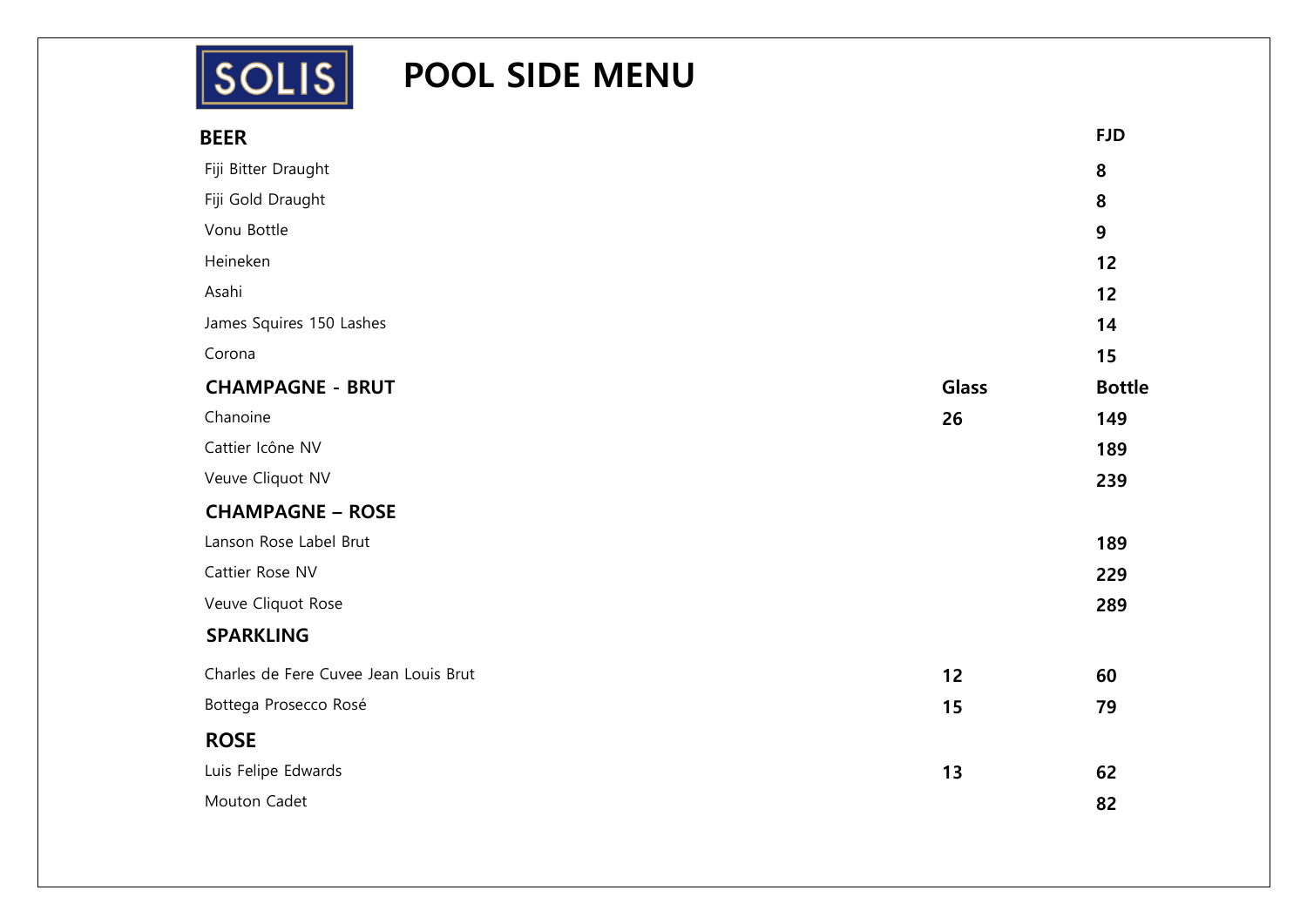

|                                                                                          |                                                                                                |              | <b>FJD</b>    |
|------------------------------------------------------------------------------------------|------------------------------------------------------------------------------------------------|--------------|---------------|
| <b>WHITE WINE</b>                                                                        |                                                                                                | <b>Glass</b> | <b>Bottle</b> |
| <b>SAUVIGNON BLANC</b>                                                                   |                                                                                                |              |               |
| <b>Luis Filipe Edwards</b>                                                               | <b>Chile</b>                                                                                   | 13           | 62            |
| Aromas of fresh tropical & citrus fruits on the palate.                                  |                                                                                                |              |               |
| Lindeman's Bin 95                                                                        | Australia                                                                                      |              | 67            |
| Crisp and full of lemon zest, kiwi and tropical flavour.                                 |                                                                                                |              |               |
| Farmer's Market Sauvignon Blanc                                                          | <b>New Zealand</b>                                                                             |              | 73            |
| Ripe fruit flavors abound with passionfruit, stone fruit and Jalapeno.                   |                                                                                                |              |               |
| <b>Oyster Bay</b>                                                                        | <b>New Zealand</b>                                                                             |              | 92            |
| A well-balanced wine exhibiting a full bodied palate structure with a soft mouth feel.   |                                                                                                |              |               |
| <b>CHARDONNAY</b>                                                                        |                                                                                                |              |               |
| <b>Babich</b>                                                                            | <b>New Zealand</b>                                                                             | 14           | 65            |
| Finely focused aroma of citrus and peach. Biscuit notes.                                 |                                                                                                |              |               |
| <b>Farmer's Market</b>                                                                   | <b>New Zealand</b>                                                                             |              | 72            |
|                                                                                          | Aromas of white flower, pineapple, peach and well-balanced buttery structure and tangy fruits. |              |               |
| <b>Bouchard Macon Villages</b>                                                           | <b>France</b>                                                                                  |              | 84            |
|                                                                                          | Aromas of lemon, mint and honeysuckle. Full-bodied, the palate is dominated by floral notes.   |              |               |
| Soho Jonny                                                                               | <b>New Zealand</b>                                                                             |              | 91            |
| The palate is textured with layers of apricot mingled with creamy vanillin oak notes.    |                                                                                                |              |               |
| <b>CHABLIS   BURGUNDY</b>                                                                |                                                                                                |              |               |
| J. Moreau Chablis                                                                        | <b>France</b>                                                                                  |              | 127           |
|                                                                                          | Fresh, lively & mineral with intense aromas of white flesh & citrus fruits and acacia flowers. |              |               |
| J. Moreau Pouilly Fuisse                                                                 | <b>France</b>                                                                                  |              |               |
| A light, delicate and elegant wine with aromas of citrus fruits and subtle floral notes. |                                                                                                |              | 147           |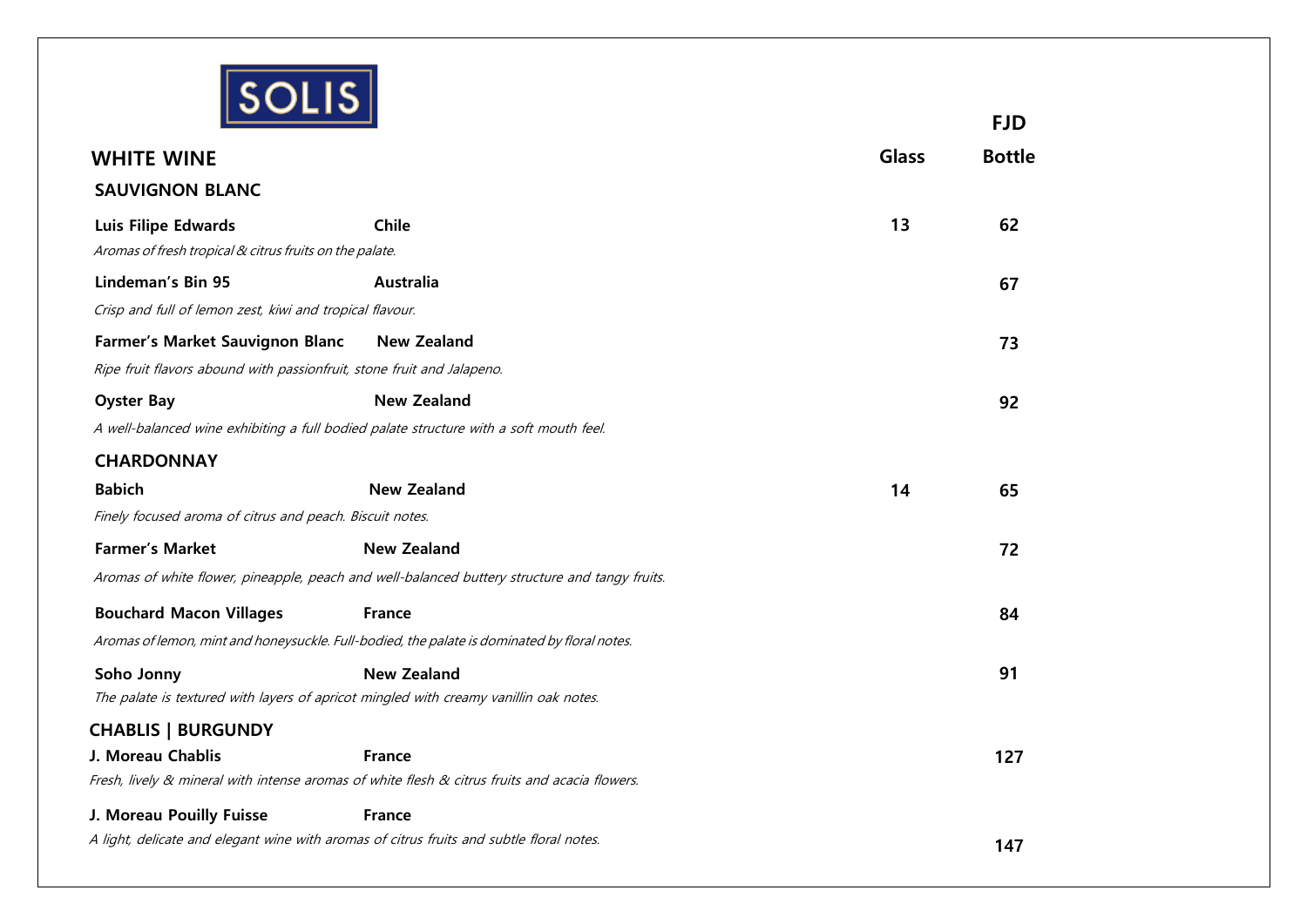

| <b>PINOT GRIS</b>                                                                                            |                    | <b>Glass</b> | <b>Bottle</b> |
|--------------------------------------------------------------------------------------------------------------|--------------------|--------------|---------------|
| <b>Farmer's Market</b>                                                                                       | <b>New Zealand</b> | 15           | 69            |
| Intensely aromatic, that's bursting with lychee, nashi pear & rock melon.                                    |                    |              |               |
| <b>Yalumba Y Series</b>                                                                                      | Australia          |              | 74            |
| Delightful citrus lead to a balanced textural wine, flavours of grapefruit and lemon.                        |                    |              |               |
| Soho Jagger                                                                                                  | <b>New Zealand</b> |              | 89            |
| Dry in style with aromas of stone fruits, minerals & a lovely spicy tangerine peel finish.                   |                    |              |               |
| La Boheme                                                                                                    | Australia          |              | 95            |
| Characters of pear, orange blossom and citrus. Textural flavours with apple and mandarin, soft acidity.      |                    |              |               |
| <b>OTHERS VARIETIES</b>                                                                                      |                    |              |               |
| Yalumba Y Series Viognier                                                                                    | Australia          |              | 74            |
| Aromas of white flowers and honeysuckle dominate the nose, with ginger & five spice to finish.               |                    |              |               |
| Paul Jaboulet 45 parallele Grenache Blanc                                                                    | <b>France</b>      |              | 93            |
| Ample and warm, the palate is well balanced with notes of pears. Fine and elegant, with a fresh finish.      |                    |              |               |
| <b>Misha's Limelight Riesling</b>                                                                            | <b>New Zealand</b> |              | 104           |
| Aromas of lime, smoky pine and the sweetness is balanced by citrus acidity with hints of hazelnut and spice. |                    |              |               |
| Villa Maria Private Bin Organic Gewurztraminer                                                               | <b>New Zealand</b> |              | 92            |
| Aromas of lychees, rose petal & spice.                                                                       |                    |              |               |
| Marc Bredif Vouvray Chenin Blanc                                                                             | <b>France</b>      |              | 122           |
|                                                                                                              |                    |              |               |

With well-ripe yellow fruits, pineapple and citrus, long and lively exotic fruit finish.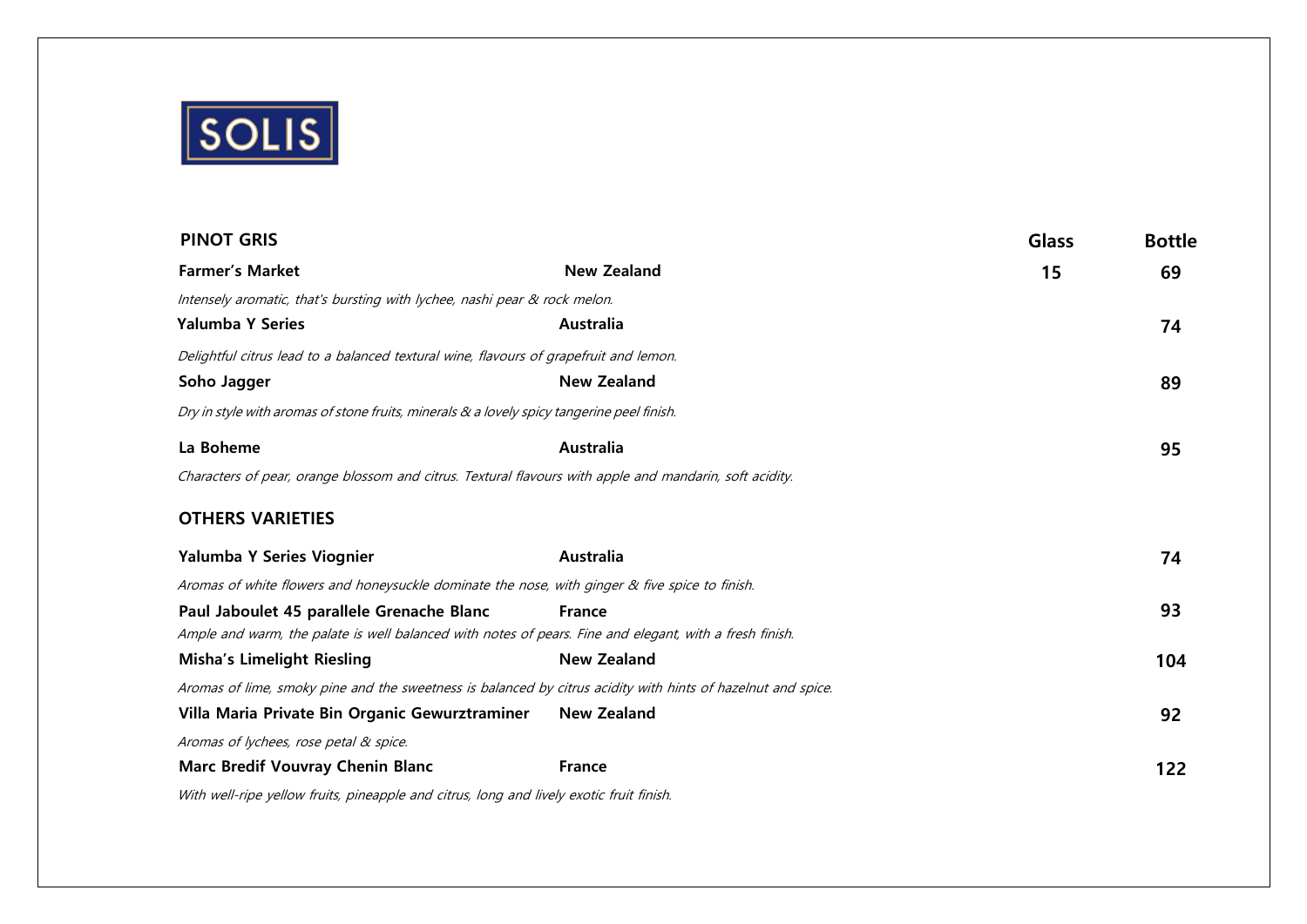

| <b>RED WINE</b>                                                                          |                                                                                                       |              | <b>FJD</b>    |
|------------------------------------------------------------------------------------------|-------------------------------------------------------------------------------------------------------|--------------|---------------|
| <b>PINOT NOIR</b>                                                                        |                                                                                                       | <b>Glass</b> | <b>Bottle</b> |
| <b>Duck Hunter</b>                                                                       | <b>New Zealand</b>                                                                                    | 17           | 79            |
| A fruity wine offering notes of ripe cherry, wild raspberry & spices with silky tannins. |                                                                                                       |              |               |
| Luis Felipe Edwards Gran Reserve Chile                                                   |                                                                                                       |              | 86            |
| Generous fruit flavours, yet is elegantly balanced, with a smoky-oak character.          |                                                                                                       |              |               |
| Soho Bobby                                                                               | <b>New Zealand</b>                                                                                    |              | 91            |
|                                                                                          | The wine has a grainy tannin structure and is flavoured with sweet cherries & cedar wood.             |              |               |
| <b>Odyssey Pinot Noir</b>                                                                | <b>New Zealand</b>                                                                                    |              | 98            |
| Ripe berry fruit nose with savory notes. Good palate weight and depth.                   |                                                                                                       |              |               |
| <b>MERLOT BLEND</b>                                                                      |                                                                                                       |              |               |
| Lindeman's Bin 40                                                                        | Australia                                                                                             | 14           | 68            |
|                                                                                          | A soft & elegant, medium-bodied with delicious red berry aromas, dark red berry fruit & textural oak. |              |               |
| Villa Maria Private Bin Merlot                                                           | New Zealand                                                                                           |              | 82            |
| The bouquet combines ripe aromas of cherries & blackcurrants with delicate notes.        |                                                                                                       |              |               |
| <b>Fetzer Merlot</b>                                                                     | <b>United States</b>                                                                                  |              | 89            |
| Currant & black cherry notes with chocolate & a hint of spice.                           |                                                                                                       |              |               |
| <b>Craggy Range</b>                                                                      | <b>New Zealand</b>                                                                                    |              | 118           |
| Red & Rlack fruity aromas with hints of liquorice                                        |                                                                                                       |              |               |

Red & Black fruity aromas with hints of liquorice.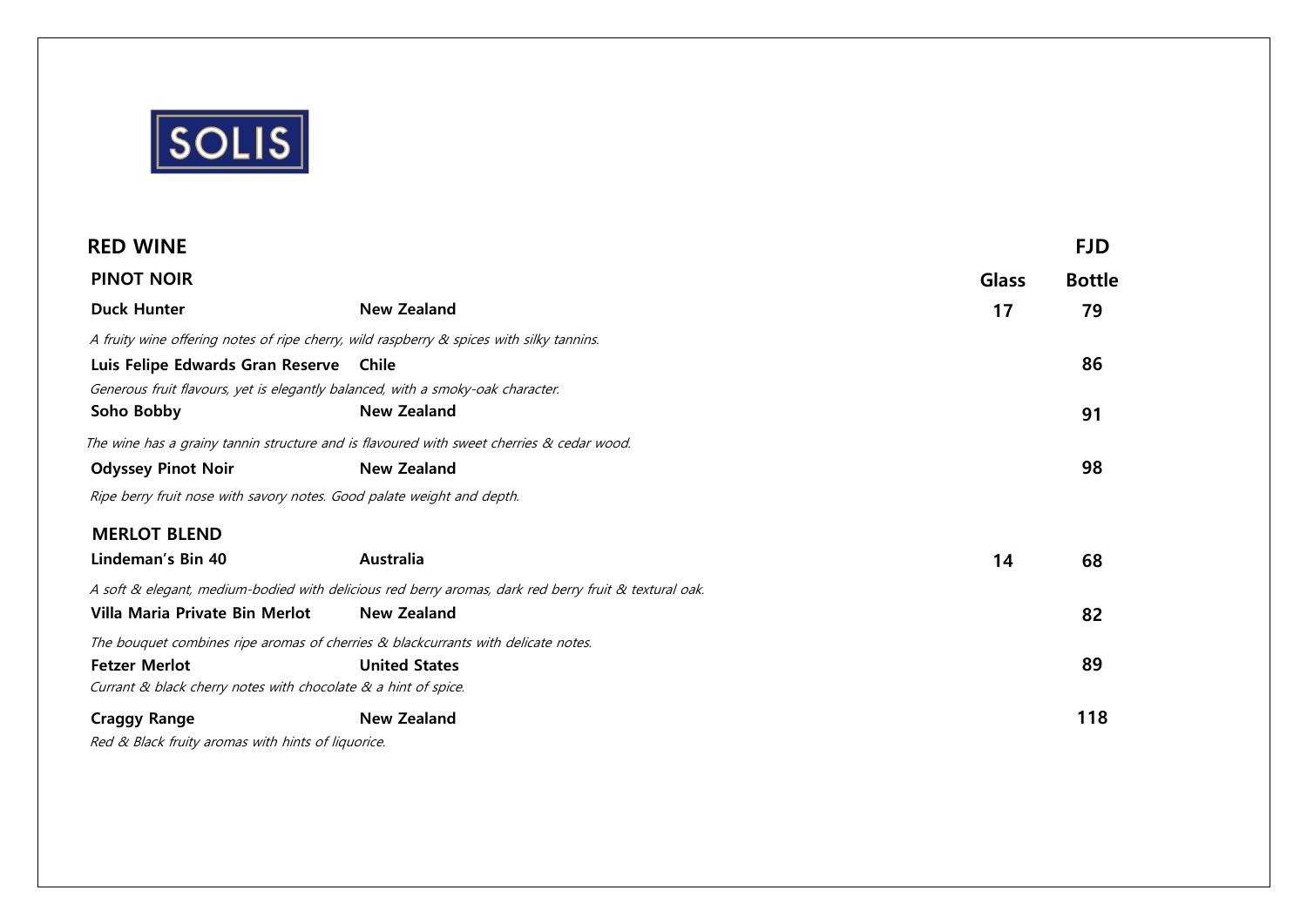

| <b>BORDEAUX BLEND</b>                                                       |                                                                                               | <b>Glass</b> | <b>Bottle</b> |
|-----------------------------------------------------------------------------|-----------------------------------------------------------------------------------------------|--------------|---------------|
| <b>Chateau Carmasac</b>                                                     | <b>France</b>                                                                                 |              | 76            |
| Blackberry and blackcurrant, smooth and full with rounded, refined tannins. |                                                                                               |              |               |
| <b>Lurton Reserve Bordeaux</b>                                              | <b>France</b>                                                                                 |              | 83            |
| The Wine boasts a bouquet of red fruit aromas. Nice fruity finish.          |                                                                                               |              |               |
| Dourthe N°1                                                                 | <b>France</b>                                                                                 |              | 92            |
|                                                                             | Soft rich wine, it offers a distinctive roundness on the palate with silky, mellow tannins.   |              |               |
| <b>CABERNET</b>                                                             |                                                                                               |              |               |
| Luis Felipe Edwards                                                         | <b>Chile</b>                                                                                  | 13           | 62            |
| Ripe red & black fruit notes combined with spice & tobacco aromas.          |                                                                                               |              |               |
| <b>Houghton Reserve Cabernet</b>                                            | Australia                                                                                     |              | 71            |
| Intense & elegant red fruits on the nose with spicy toasted notes.          |                                                                                               |              |               |
| <b>Yalumba Y Series Cab Sauv</b>                                            | Australia                                                                                     |              | 77            |
|                                                                             | Aromas of black fruit with a hint of dried eucalyptus. The fresh fruit sweetness is balanced. |              |               |
| <b>SHIRAZ</b>                                                               |                                                                                               |              |               |
| J. Moreau and Fils Syrah                                                    | <b>France</b>                                                                                 | 14           | 67            |
| Aromas of blackberries & a hint of mint on the nose. Soft on the palate.    |                                                                                               |              |               |
| Luis Felipe Shiraz                                                          | <b>Chile</b>                                                                                  |              | 69            |
| Elegant notes of blackberry, dark plums & hints of violet on the nose.      |                                                                                               |              |               |
| <b>St Hallett</b>                                                           | Australia                                                                                     |              | 93            |
| $\blacksquare$                                                              | $\sqrt{1}$                                                                                    |              |               |

Floral wild herb aromas with notes of red plum, smoked bacon & white pepper.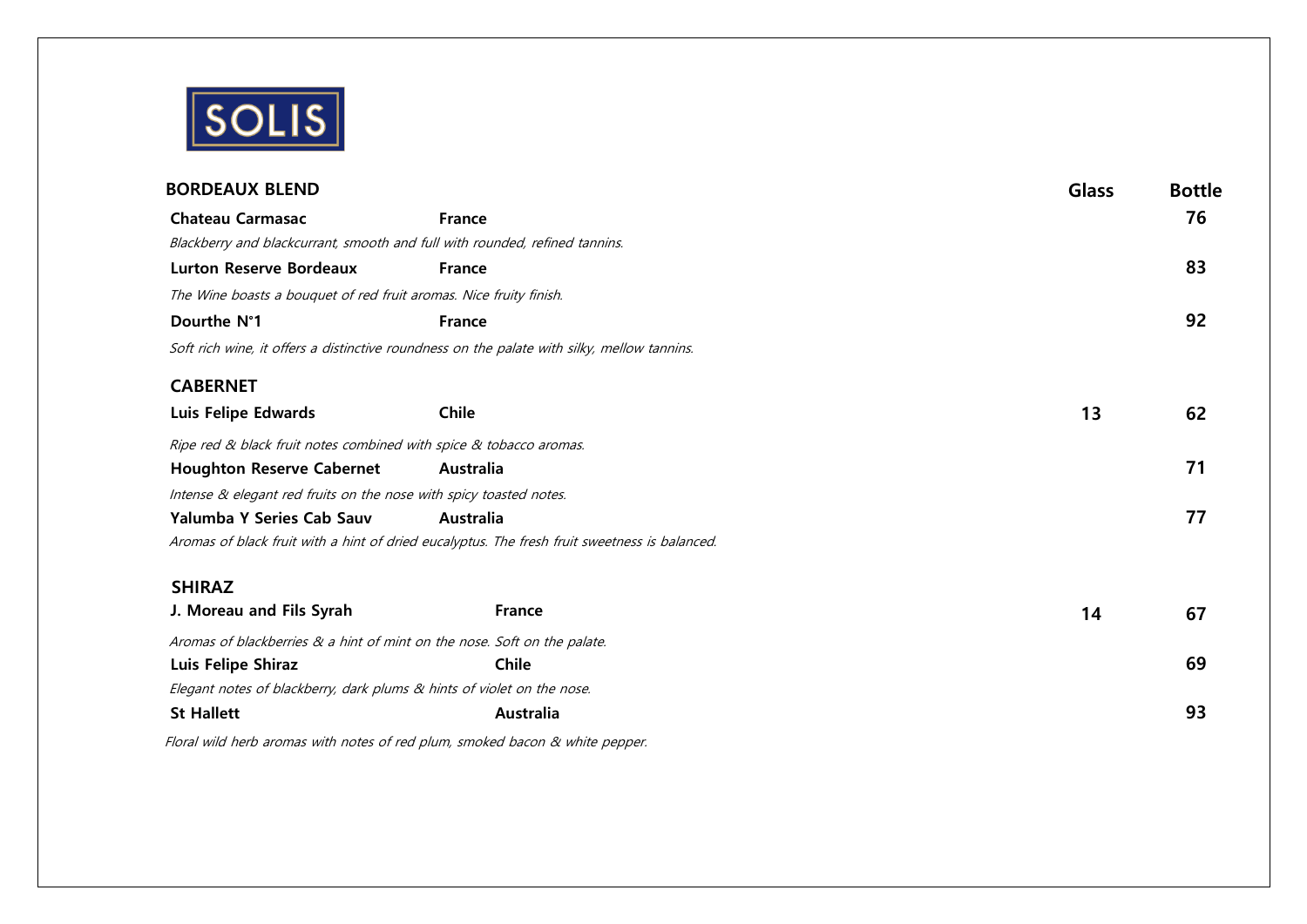

|                                                                                                       |                      |              | <b>FJD</b>    |
|-------------------------------------------------------------------------------------------------------|----------------------|--------------|---------------|
| <b>OTHERS VARIETIES</b>                                                                               |                      | <b>Glass</b> | <b>Bottle</b> |
| <b>Heartland Spice Trader Shiraz Cabernet</b>                                                         | Australia            |              | 93            |
| Dark fruit from sweet blueberry to savoury black olive and leaves a lovely spicy peppery note.        |                      |              |               |
| <b>Fetzer Valley Zinfandel</b>                                                                        | <b>United States</b> |              | 78            |
| Easy flavours of berries, cola and spices. Clean and dry, it's a good everyday sipper.                |                      |              |               |
| <b>Gerard Bertrand Corbieres Mouverdres</b>                                                           | <b>France</b>        |              | 86            |
| Aromas of dark fruits, flavoursome with intense ripe fruits, spices & liquorice.                      |                      |              |               |
| Alvaro Palacio La Vendemia Rioja Grenache Spain                                                       |                      |              | 89            |
| Delicate aromas of rose bushes, carnations & orchids. Flavours of cherries, fresh nectarines & plums. |                      |              |               |
| <b>DESSERT WINE</b> (serving 75ml)                                                                    |                      |              |               |
| Yalumba Botrytis                                                                                      | Australia            | 23           | 92            |
| Aromas of honeysuckle, apricot and white flowers with hints of lavender blossom.                      |                      |              |               |
| <b>Greywacke Late Harvest</b>                                                                         | <b>New Zealand</b>   |              | 103           |
| Aromas of honeysuckle blossom, candied lemon and vanilla custard with a hint of cloves.               |                      |              |               |
|                                                                                                       |                      |              |               |
| PORT (serving 75ml)                                                                                   |                      |              |               |
| <b>Graham's Tawney Port 10 years</b>                                                                  | Portugal             | 22           |               |

Offering <sup>a</sup> bouquet 'nutty' characteristics alongside delicious, mature fruits & hints of orange peel.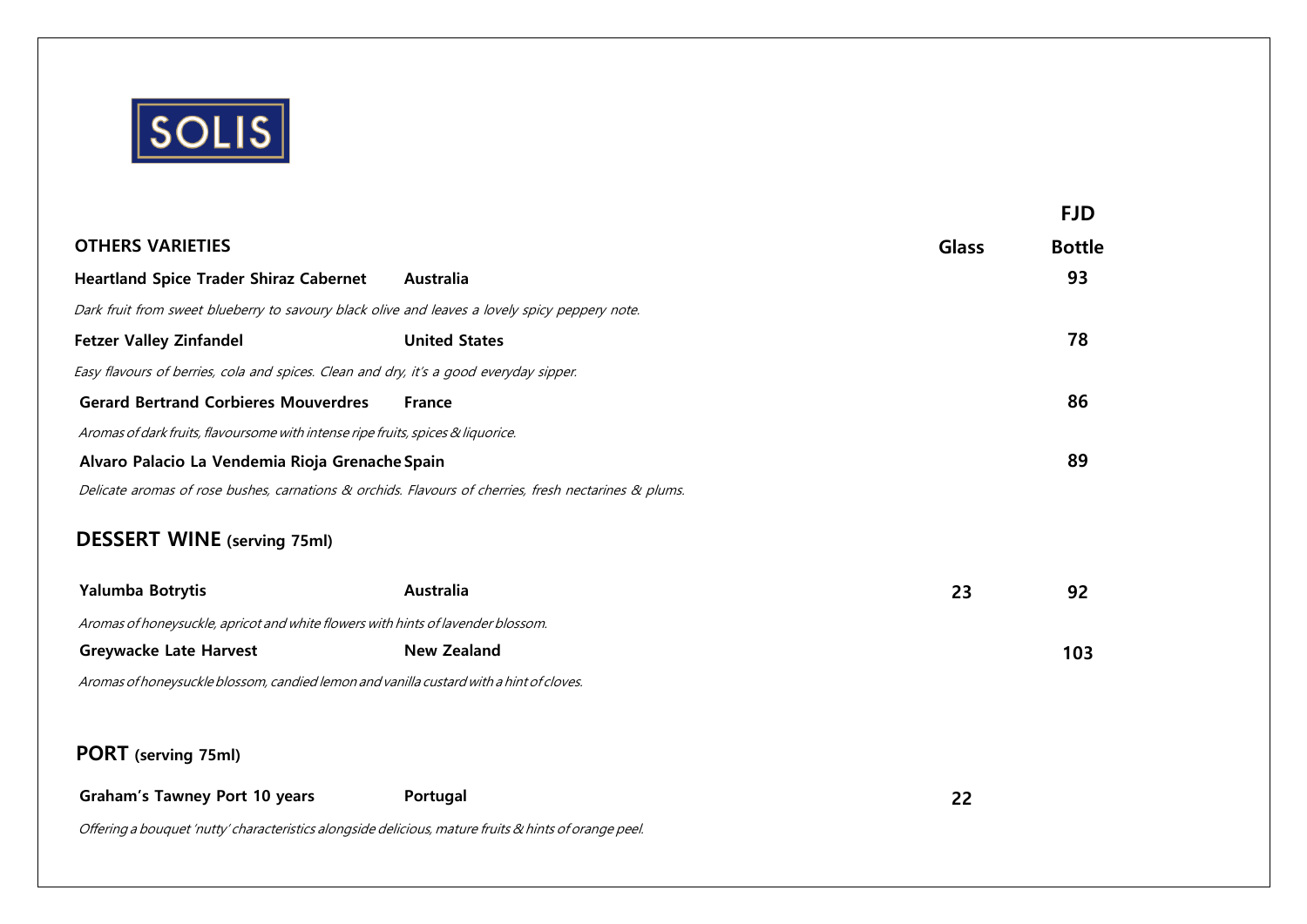

# **COCKTAILS 18**

### **FROZEN MARGARITA**

Are you ready to shiver? Your dream of Covid 19 will come real! Tequila, sweet & sour, triple sec & lime juice.

# **FROZEN MOJITO**

The only way to freeze your mind! Get the perfect Mojito on Earth! White rum, lime juice & mint.

#### **FROZEN TROPICAL MANGO**

The taste of Fiji in one Cocktail! Vodka, sweet & sour liquor, mango puree & lime juice.

# **PERFECT SOUR**

Feeling a whisky sour, you will never forget this perfect Twist! Whisky, honey & ginger syrup, lemon & Aquafaba.

#### **SUMMER SPRITZ**

Fresh, fruity and tropical, what you need under the palm trees! Aperol, Vodka, fresh lemon, lychee, & soda.

#### **PINK PANTHER**

Sweet, sour, fresh and perfect for summer weather! Gin, Raspberry Liquor, lemon, basil syrup & Aquafaba.

#### **BERRY COCOLAND**

Remastered from the Pina Colada, this sensational creation will make you feel in the heaven with our infused Rum. Coconut Rum, Spiced Rum, strawberry puree, pineapple and coconut cream.

#### **PASSION DRAQUECITO**

Born from the Mojito, made with passion! White Rum, Lime juice, Mint and passion fruit puree.

#### **ESPRESSONUTY**

Our Signature Espresso Martini exudes sophistication and is nothing but delicious. White Cacao Rum, Baileys, Absolut vanilla, cacao sauce, hazelnut syrup and double espresso.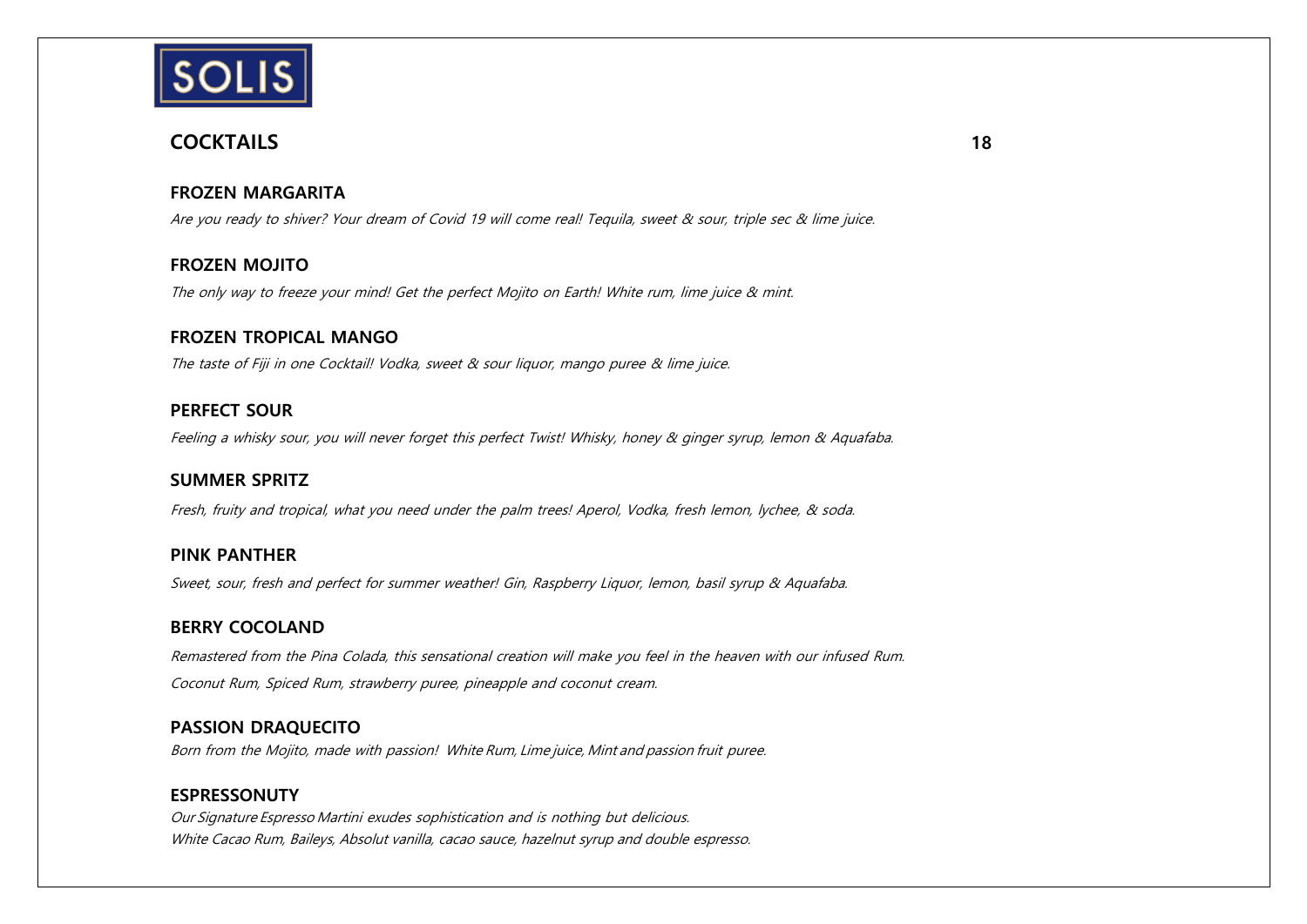

### **MANGORITA**

A transformation from the classic Margarita! Tequila, triple sec, mango puree and lime juice. Choose how to be served on Ice or Straight up or Frozen!

# **SPICY FROZEN MAMA**

If you are not spicy enough, that is a must try!!! You won't be disappointed! Vula Viti Chilli, Peach Liquor, Lemongrass syrup, Lime & Lychee.

**SPECIAL CREATION**  Ask our amazing staff about our weekly creation made with Love for you.

# **PASSION BELLINI**

Get the passion for this tropical Bellini! Passion pulp & Sparkling wine.

### **BASIL/BERRY SUNSET**

Fresh, fruity and unique, that is what you need under the palm trees! Vodka, strawberry puree, basil syrup, lemon juice & soda.

#### **APPELDER FRESHER**

Great for a hot day, the breeze you'll need for it! Gin, elderflower & apple juice.

# **NON-ALCOHOLIC COCKTAILS 9**

#### **BASILBERRY LEMONADE**

Strawberry puree | Basil syrup | Basil | Lemon juice | Soda

**FROZEN BERRY TIME** Strawberry | Raspberry | Apple juice

**VIRGIN MANGORITO** Mango Puree | Mint | Lime Juice | Soda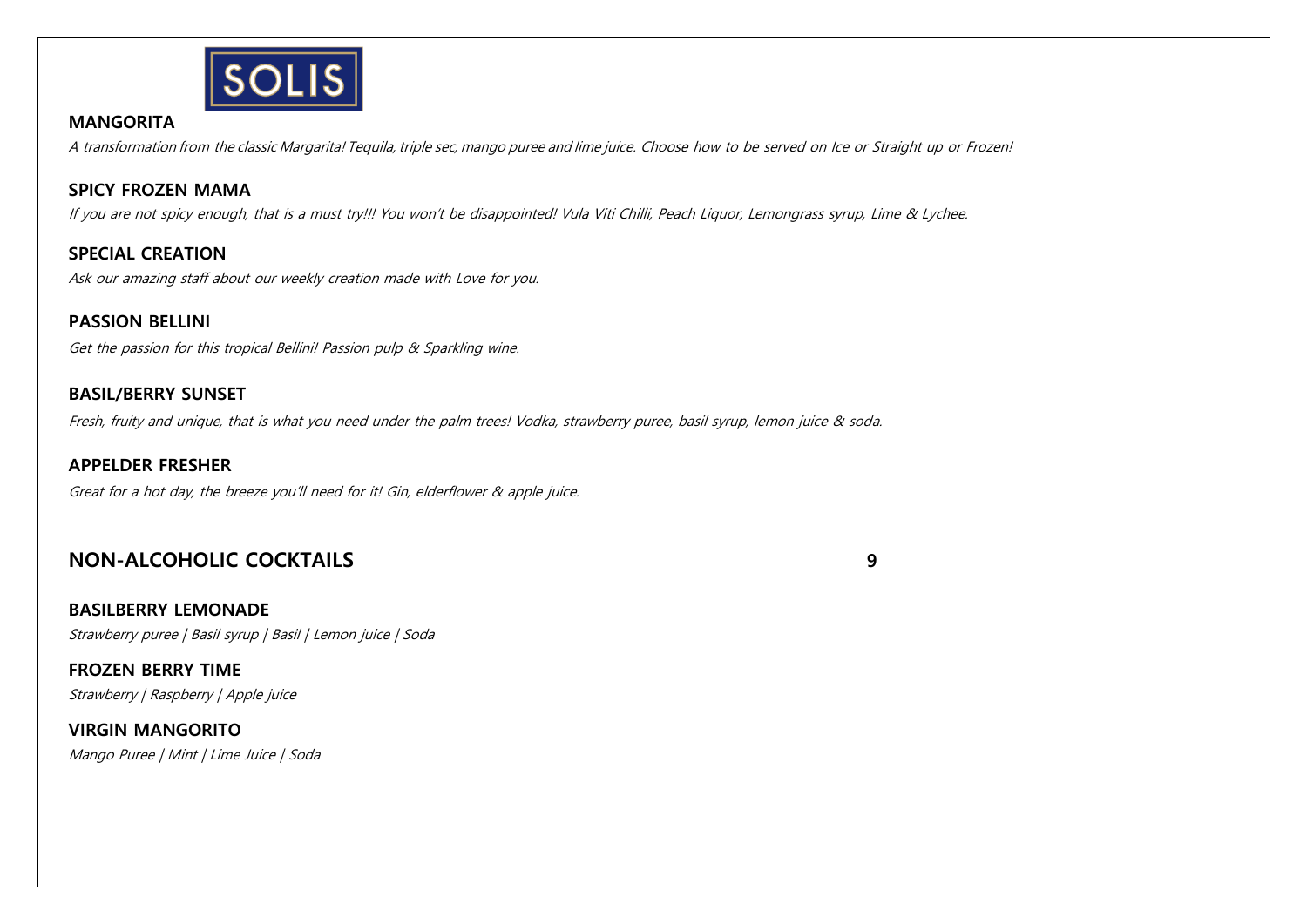

| <b>SPIRITS</b>                              |                                   | 9.5                                 |
|---------------------------------------------|-----------------------------------|-------------------------------------|
| <b>IN-HOUSE INFUSED RUM</b>                 |                                   |                                     |
| SERVED NEAT, ON THE ROCKS OR                |                                   |                                     |
| WITH YOUR CHOICE OF MIXER.                  |                                   |                                     |
| <b>WHITE RUM</b>                            |                                   |                                     |
| <b>PEACH &amp; VANILLA</b>                  | <b>APRICOT &amp; HONEY</b>        | DATE & RAW SUGAR                    |
| <b>GUAVA &amp; KAFFIR LIME PASSIONFRUIT</b> | LEMONGRASS & KAFFIR LIME & GINGER | KIWI & HONEY                        |
|                                             |                                   | PAPAYA & SICHUAN PEPPER             |
| <b>GRAPES &amp; CLOVES</b>                  | PINEAPPLE & STAR ANISE SEEDS      | PEAR & VANILLA                      |
| <b>DARK RUM</b>                             |                                   |                                     |
| <b>MANGO &amp; MINT</b>                     |                                   |                                     |
|                                             | <b>APPLE &amp; CINNAMON</b>       | LYCHEE & CINNAMON                   |
| ORGANIC COFFFF BFANS                        | <b>GUAVA &amp; RAW SUGAR</b>      | ORANGE & CARDIAMON                  |
| <b>WATERMELON</b>                           | PAPAYA & SICHUAN PEPPER           |                                     |
| <b>MIXED RUM</b>                            |                                   |                                     |
| ROASTED COCONUT & VANILLA                   | DARK CHOCOLATE & CHILLI           | <b>ROSEMARY</b><br><b>ROCKMELON</b> |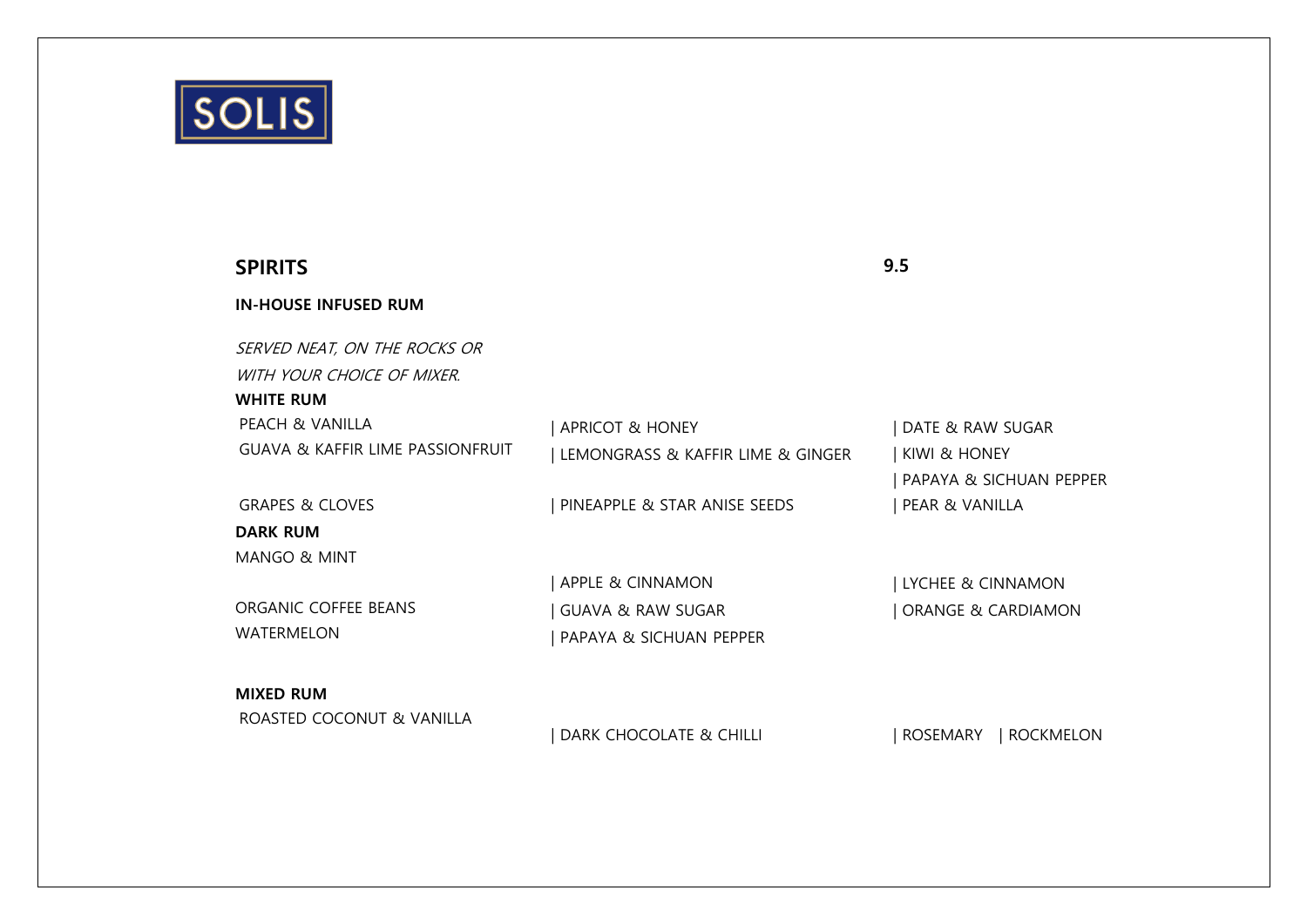

| <b>RUMS</b>                            | <b>FJD</b> | <b>VODKAS</b>             | <b>FJD</b> |
|----------------------------------------|------------|---------------------------|------------|
| Bacardi white Rum (Cuba)               | 10         | Fiji Coconut Vodka (Fiji) | 14         |
| Bacardi 8 Dark Rum (Cuba)              |            | Smirnoff (Russia)         | 10         |
|                                        | 13         | Vula Viti (Fiji)          | 12         |
| Ratu 5 (Fiji)                          | 15         | Tito's (United States)    | 13         |
| Ratu 8 (Fiji)                          | 15         | Grey Goose (France)       | 15         |
| Kraken spiced (Caribbean)              | 14         | <b>GINS</b>               |            |
| Bati Coconut (Fiji)                    | 10         |                           |            |
| Bati White Chocolate (Fiji)            | 10         | Bombay Sapphire (England) | 10         |
| Bati Banana (Fiji)                     | 10         | Tanqueray (England)       | 12         |
| Bati Spiced (Fiji)                     | 10         | Tanqueray n°10 (England)  | 15         |
| Bati Coffee (Fiji)                     | 10         | Blue Turtle (Fiji)        | 14         |
| Zacapa 23 (Guatemala)                  | 21         | Hendrick's (Scotland)     | 16         |
| Zacapa XO (Guatemala)                  | 28         | <b>TEQUILAS</b>           |            |
| <b>WHISKIES</b>                        |            | Pepe Lopez (Mexico)       | 10         |
| Johnnie Walker red Label (Scotland)    | 10         | Patron Silver (Mexico)    | 15         |
| Johnnie Walker Double Black (Scotland) | 14         | Patron Anejo (Mexico)     | 17         |
| Dalwinnie 15 years (Scotland)          | 22         | <b>LIQUORS</b>            |            |
| Talisker 10 years (Scotland)           | 21         | Baileys (Ireland)         | 14         |
| <b>BOURBONS</b>                        |            | Frangelico (Italia)       | 14         |
| Jim Beam (United States)               | 10         |                           |            |
| Jack Daniels (United States)           | 12         | <b>COGNAC</b>             |            |
| Woodford Reserve (United States)       | 14         | Hennessy VSOP (France)    | 26         |